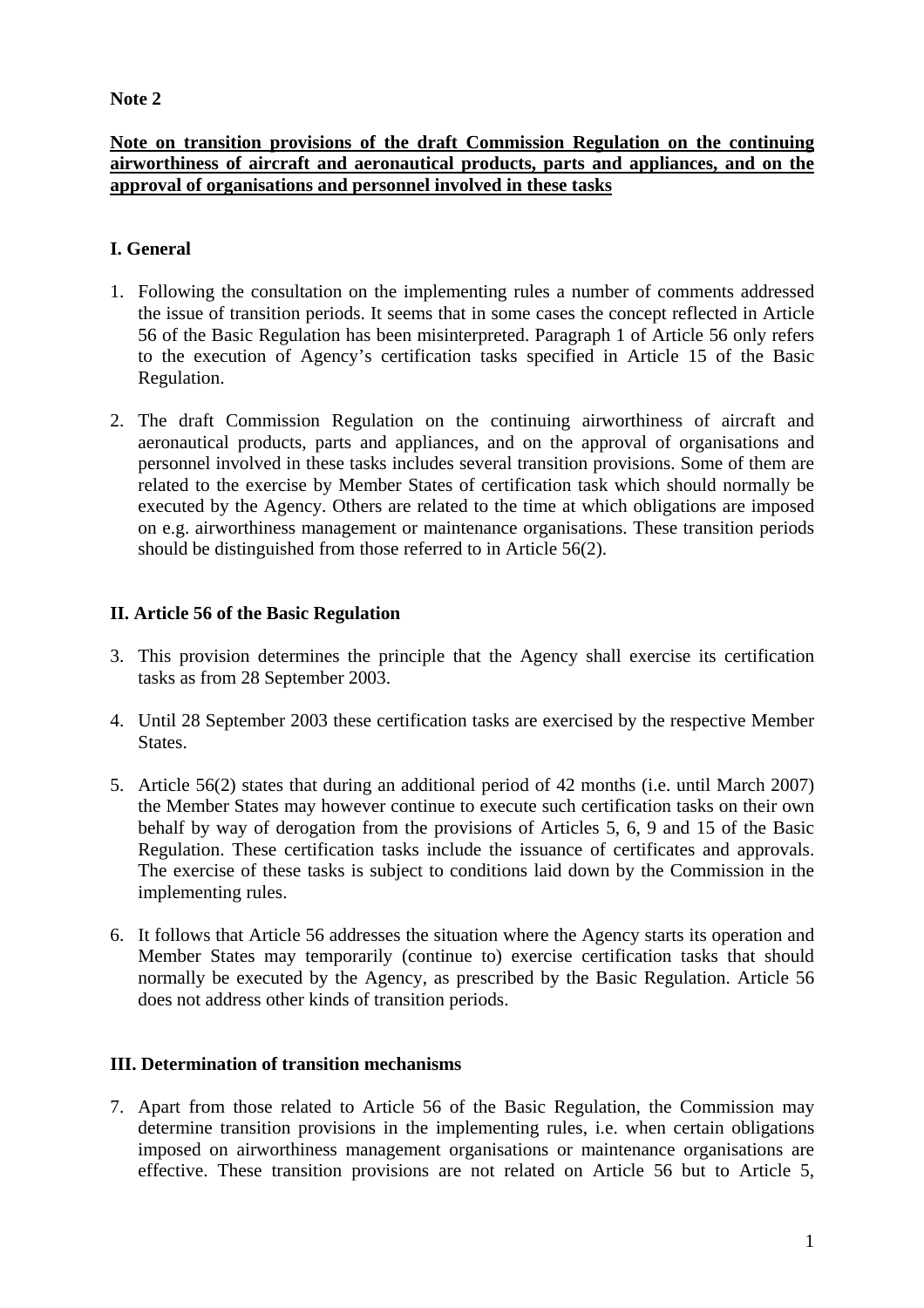paragraph 4 of the Basic Regulation, which states that the Commission shall adopt implementing rules, specifying *in particular* a number of conditions and responsibilities. There is therefore no obligation to apply the period of 42 months for these transition periods specified in the implementing rules.

#### **a) Grand-fathering**

8. As the intent is to ensure continuity in the transition from the JAA to the EASA system and when differences between JARs and the implementing rules do not affect significant elements, it is considered as a matter of principle that certificates, approvals and licences issued by Member States in accordance with the JAA requirements and procedures should be grand-fathered. This would recognise the efforts effected by Member States in implementing their JAA commitments in accordance with the provisions of Council Regulation (EEC) No 3922/91. It would also minimise the administrative burden for those holding such certificates. Since however there may be slight differences between the exact national basis for certification and the newly adopted rules, a period of one year is provided to allow for rectification of such differences, which do not affect safety and can therefore be assimilated to 'level 2 findings".

## **b) Transition periods**

#### 1) Part-M

- 9. The transition period for Part-M has been divided into two phases, one for commercial air transport and another for the rest of the provisions of Part-M.
- 10. For commercial air transport, the content of Part-M is very similar if non identical to the requirements of JAR-OPS in the field of continuing airworthiness. Some commenters did require some time to adapt, as there are some variants. A two year transition for the management of continuing airworthiness of aircraft operated in commercial air transport, ending on 28 September 2005, is considered sufficient to adapt national processes that may diverge slightly from the JAA procedures. Of course, issues pertaining to the handling of the airworthiness certificates are not included in this transition, as they were not addressed in the JAA System.
- 11. The other issues addressed in Part-M, continuing airworthiness of non commercially operated aircraft and the airworthiness review certificate, often bring about concepts that were not required in the JAA system. For these issues, the transition has been fixed at five years, 28 September 2008, as is usually the case for new requirements in the JAA system.

# 2) Part-145

- 12. Three transition provisions are provided for:
	- Competence assessment of staff (as required by the human factors amendment 5 to JAR 145) has been transferred into Part-145 with an associated 2 year transition period giving a compliance date of 28 September 2005.
	- A two year transition period for compliance with Part-66 for aircraft above 5700 kg is provided giving a compliance date of 28 September 2005.
	- A five year transition period for compliance with Part-66 for aircraft 5700 kg and below is provided giving a compliance date of 28 September 2008.